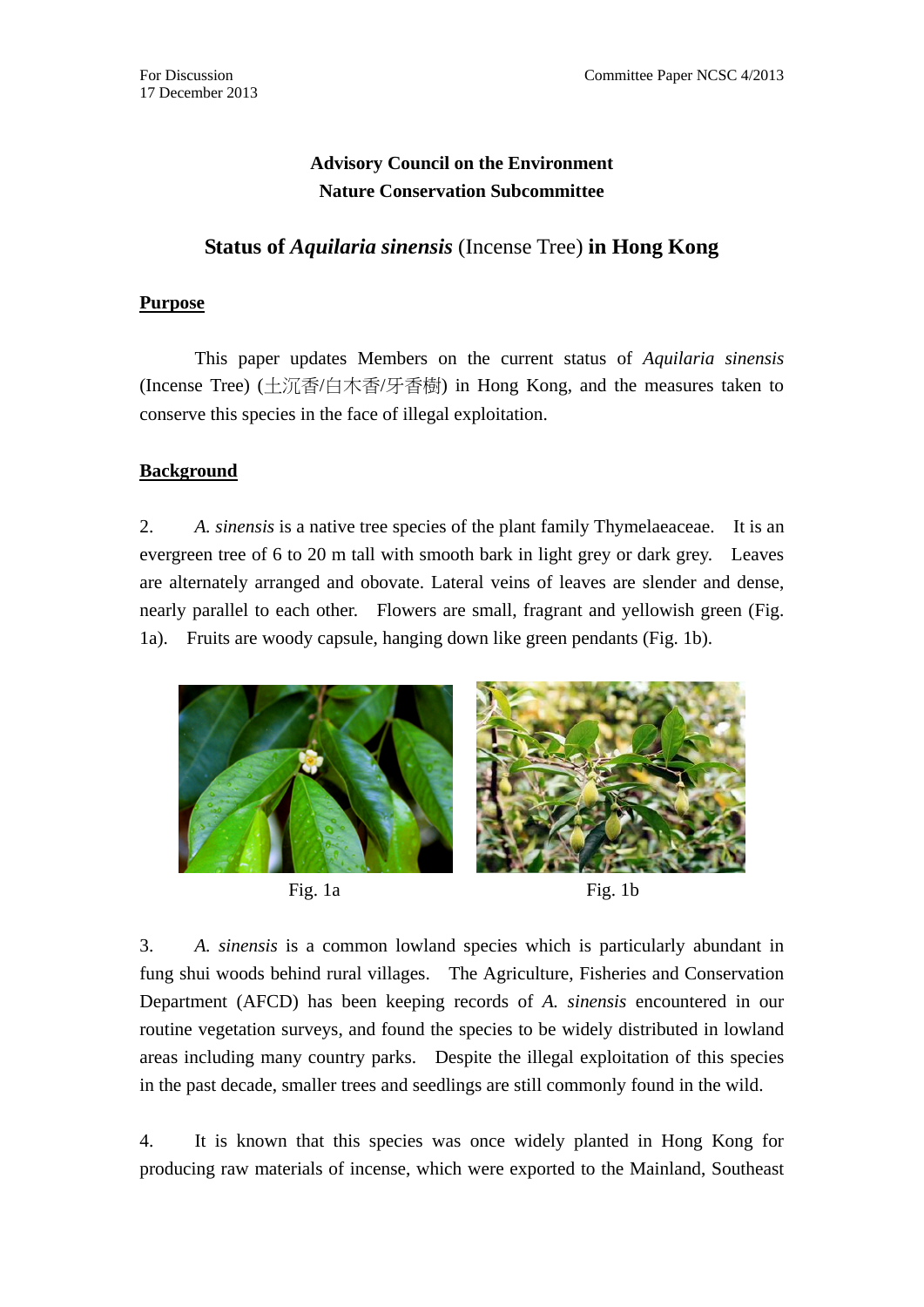Asia and places as far away as Arabia (Iu, 1983). Hong Kong was thus given its Chinese name - "Fragrant Harbour", i.e. harbour exporting incense.

5. *Aquilaria* produces a dark aromatic resin at wounds as a reaction against fungal infection. Sections of trees trunks or branches that contain patches of fragrant, resinous wood enter into the trade under the name "agarwood" $(\tilde{C}\tilde{A}^T\tilde{A})$ . Also, the resin accumulated from the wood is used as a valuable Chinese medicine called "Chen Xiang" (沉香). Good quality Chen Xiang, derived mostly from a related species *Aquilaria malaccensis*, was formerly imported from the Asian tropics into the Mainland. Owing to depletion of supply of such quality products, resin from the local species *A. sinensis* has been used as a substitute.

6. According to Chinese medicinal literature, the resin can be extracted in large quantities by natural fungal infection or by external wounding (up to 5 cm into the bark). Sustainable harvesting of the resin of one tree can be induced by opening a wound 3 to 4 cm into the bark, and with the resin collected a few years later after accumulation. Or a small quantity of resin can be extracted from wood blocks by heating or burning, so that the resin liquefies and seeps from the wood blocks.

#### **Conservation status**

7. Agarwood contains resin which is a valuable traditional Chinese medicine. Because of its high commercial value, *A. sinensis* trees were cut down and their habitats in South China were damaged for harvesting agarwood. Fragrant wood with resin impregnated is usually found in trees older than 20 years but not all of the trees would be naturally infected by fungi. Some illegal harvesters may indiscriminately fell trees in order to search for infected wood. This has led to a sharp decline in the number of large *A. sinensis* trees in Guangdong, where wild populations have become rare and large trees become uncommon. The local populations of *A. sinensis* in Hong Kong may represent some of the remaining healthy populations in China, and are of conservation value.

8. *A. sinensis* was listed as "Vulnerable" in the IUCN Red List of Threatened Species published by The World Conservation Union, as well as the China Red List (2004). Currently, all species of *Aquilaria* are listed under the Convention on International Trade in Endangered Species of Wild Fauna and Flora (CITES) and their import and export require relevant licenses. In Mainland China, *A. sinensis* is in the "List of Wild Plant Under State Protection" (Category II). The species has been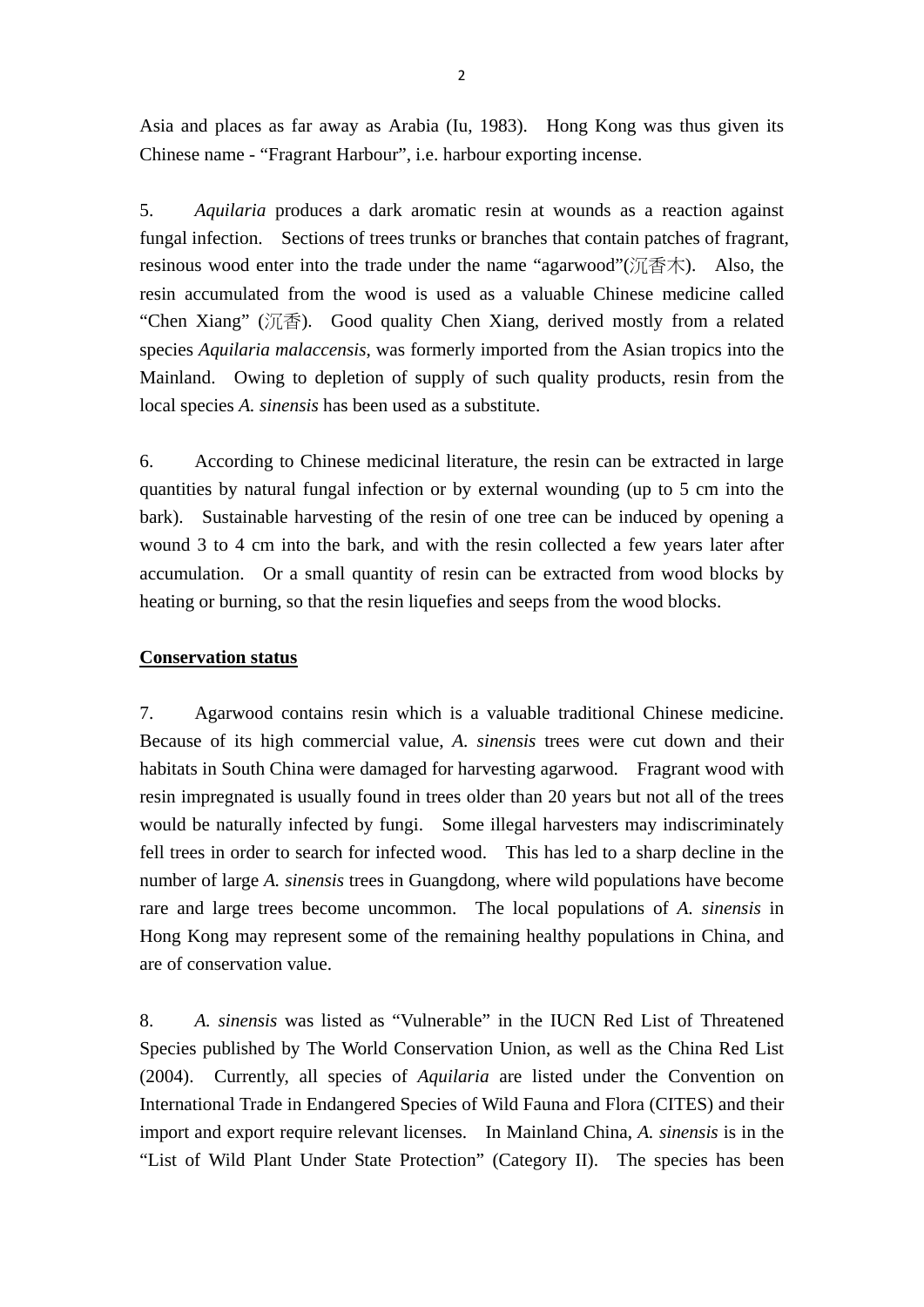included in the book "Rare and Precious Plants of Hong Kong", due to its conservation status in Mainland China.

#### **Illegal felling of** *Aquilaria sinensis* **in Hong Kong**

9. The illegal harvesting of *A. sinensis* has extended to Hong Kong in the past decade owing to soaring demand for valuable agarwood. Illegal felling and pruning of *A. sinensis* was reported in different regions of Hong Kong, including Sai Kung, Sha Tin, Sha Tau Kok, Tai Po, Lantau, Lamma and even Hong Kong Island.

10. Given the widespread occurrence of tree-felling incidents, enforcement actions against illegal felling of *A. sinensis* have been undertaken by the Police, with the assistance of AFCD. Patrols were conducted by the Police in areas with reports of illegal logging.

11. According to the information provided by the Police, the enforcement cases involved mostly Two-way Permit holders, as well as some illegal immigrants and a few Hong Kong residents. Information on recent cases and prosecution actions is summarized in the following table.

| Year                | No. of | No. of       | <b>Weight of Wood Recovered and</b>    |
|---------------------|--------|--------------|----------------------------------------|
|                     | cases  | prosecutions | <b>Estimate No. of Trees Affected</b>  |
| 2010                | 19     |              | 14.3 kg (7 trees)                      |
| 2011                | 72     | 28           | $91.2 \text{ kg} (210 \text{ trees})$  |
| 2012                |        | 29           | 70.5 kg (99 trees)                     |
| $2013$ (up to Sept) |        | 13           | $108.2 \text{ kg} (108 \text{ trees})$ |

12. Under the Forests and Countryside Ordinance (Cap. 96), any person who unlawfully fells or destroys any trees or growing plants on Government land is liable on conviction to a fine of \$25,000 and imprisonment for one year. Depending on the circumstances of individual cases, the Police may initiate prosecutions under the Theft Ordinance (Cap. 210), which imposes a heavier penalty, in a bid to achieve a stronger deterrent effect. Any person arrested and charged with theft is liable to a maximum penalty of a fine of \$100,000 and imprisonment for ten years.

13. Currently, offenders involved in illegal felling of *A. sinensis* were mainly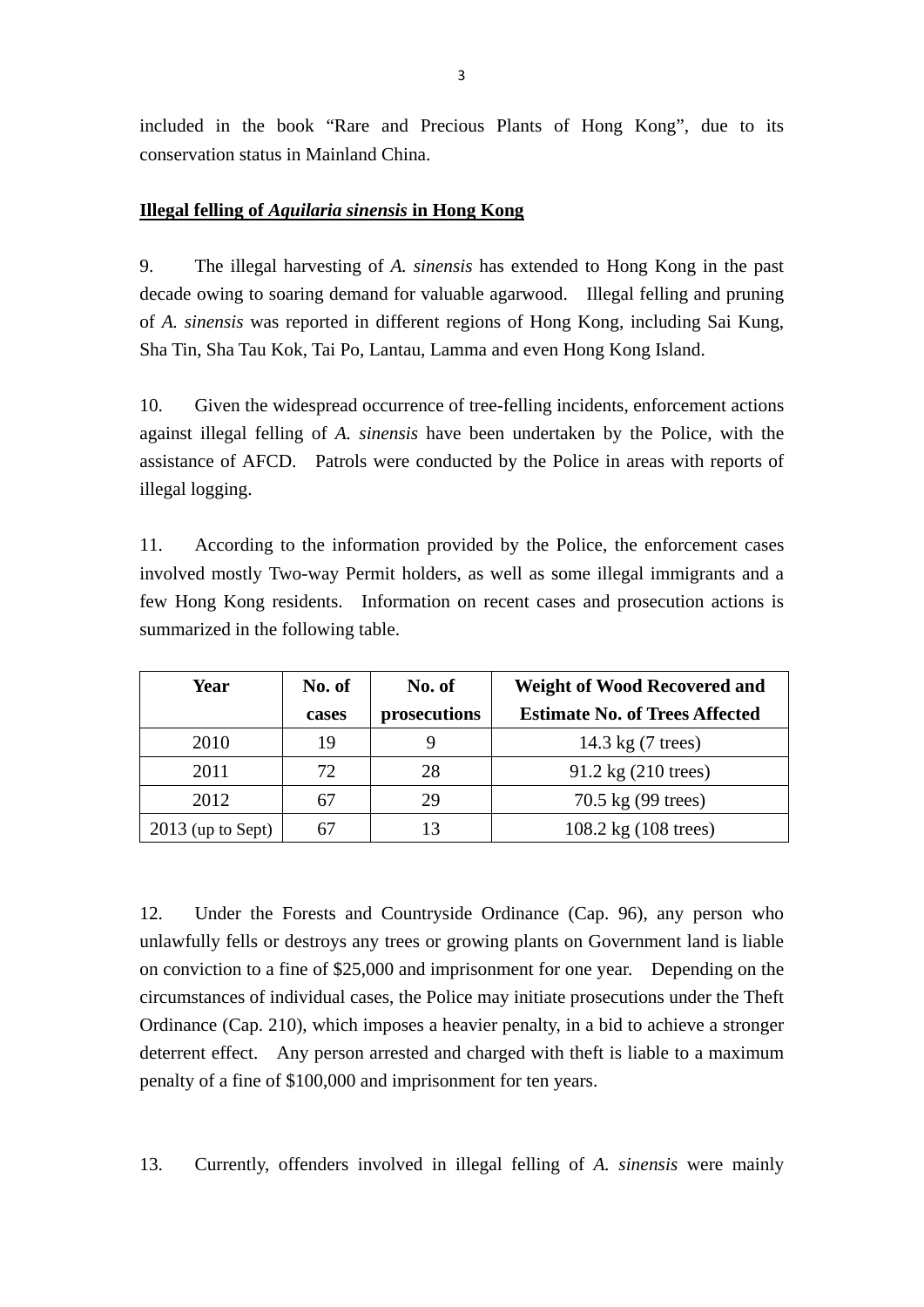prosecuted under the Theft Ordinance (Cap. 210) and, when appropriate, the Organized and Serious Crimes Ordinance (Cap. 455). Along with the sentences aggravated and other possible offences (e.g. violation of the Immigration Ordinance), the maximum penalty convicted involving *A. sinensis* is four year and three months imprisonment.

#### **Conservation Measures**

14. Illegal exploitation in recent years has caused adverse impacts to the local populations of *A. sinensi*s. Many of the locations with significant number of mature trees had been affected by illegal exploitation, although smaller trees and seedlings are still commonly found in rural areas. The local population of *A. sinensi*s is undeniably under threat and its conservation calls for attention.

15. Enforcement actions against illegal logging, which are essential to the protection of the existing populations, will be continued. AFCD will closely liaise and cooperate with the Police in combating against illegal felling or pruning of *A. sinensi*s. Patrols will be stepped up at hotspots of illegal tree felling to deter unauthorized activities. AFCD has recently started to treat the wounds of affected trees with anti-fungal paint. This may suppress the formation of valuable resinous wood by the living wood tissue, and discourage the harvesters from causing further damage to the trees.

16. In addition to protecting the existing populations, efforts are also made to enhance local propagation of *A. sinensi*s. AFCD has increased the production of seedlings of *A. sinensi*s in the past few years, and planted the seedlings extensively in country parks, as shown in the following table. These measures will be continued to assist in the re-stocking of *A. sinensi*s in the countryside of Hong Kong.

| Year                 | <b>Number of seedlings planted</b> |
|----------------------|------------------------------------|
| 2009                 | 9,000                              |
| 2010                 | 8,710                              |
| 2011                 | 9,800                              |
| 2012                 | 11,000                             |
| 2013 (up to October) | 10,600                             |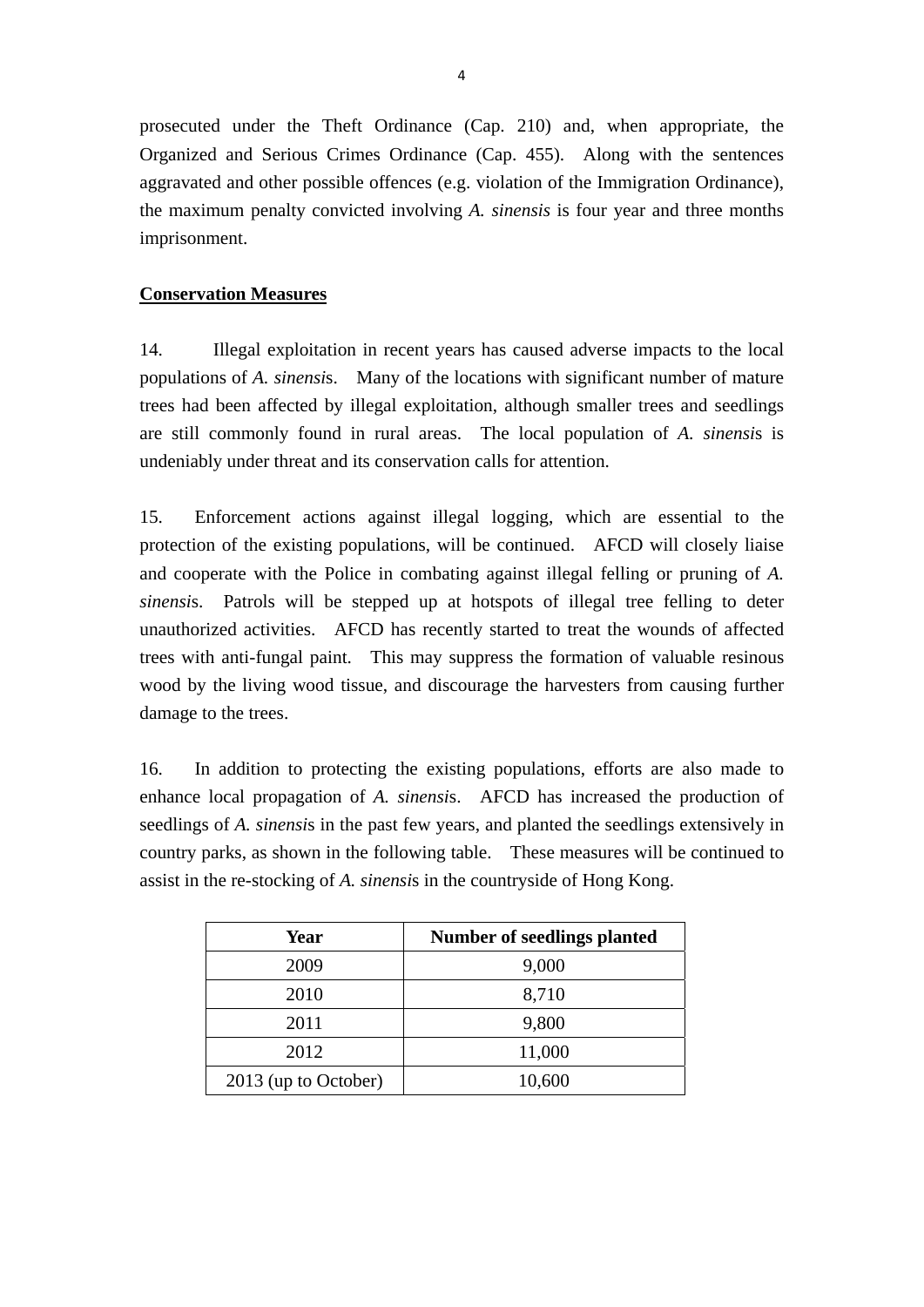### **Advice sought**

17. Members are invited to note the current situation of *A. sinensis* in Hong Kong and comment on the conservation measures.

**Agriculture, Fisheries and Conservation Department December 2013**